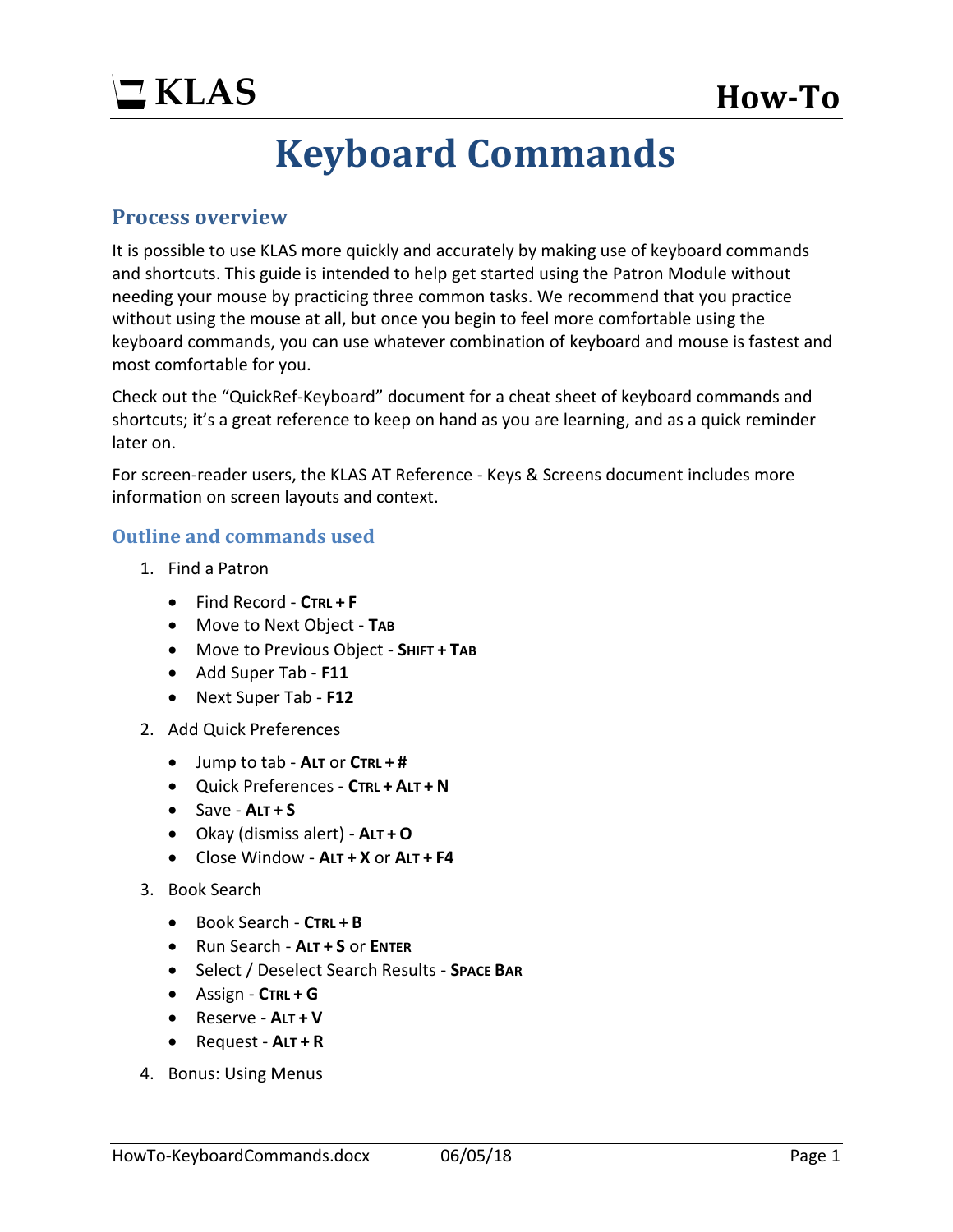# **KLAS** Keyboard Commands

### **Task One – Find a Patron**

One-time setup: Tab to (or click on) the first row of the browse table, then press **F11** to create a Super Tab for this location.

This Super Tab location will remain in place unless it is manually removed.

- 1. Anywhere in the Patron Module, press **CTRL + F** to open Find Patron.
- 2. The cursor will default to the field designated by your library's settings; if needed, press **TAB** to move to the last name field.
- 3. Type in the first several letters of the last name, then press **TAB**.

Notice that the list of patron names is shortened to include only the names matching what you have entered so far.

- 4. Type in the first letter of the first name, then press **TAB**.
- 5. If the list is down to only one name, press **ENTER** to open the record.

Otherwise, Super Tab to the browse table by pressing **F12**. The first row of the table will be selected, since that is the Super Tab location you set beforehand. To move down the list, use the **DOWN ARROW** key. When the row your patron is in is highlighted, press **ENTER** to open the record.

| Find Patron<br>$CrRL + F$                                                                                                                |                           | ×<br>П                               |
|------------------------------------------------------------------------------------------------------------------------------------------|---------------------------|--------------------------------------|
| Edit<br>View<br><b>Functions</b><br>File<br>Window<br>Help                                                                               |                           |                                      |
|                                                                                                                                          |                           | Cancel Exit Help                     |
| Patron ID:<br><b>TAB</b><br>Last Name: Patr<br><b>TAB</b><br>First Name: J<br>City:<br>Phone:<br>Barcode:<br>Other ID:<br>Super tab! F12 |                           |                                      |
| Patron ID A Name<br>Library Phone<br>City<br><b>DOWN ARROW</b><br><b>CONOVER</b><br>PATRIJ03<br><b>JANE PATRICK</b>                      | KL1B (919) 555-8132<br>W  | Status E-Mai A<br>jane6 <sup>-</sup> |
| Tax<br>PATRIJ04<br><b>JOHN PATRICK</b><br><b>WILMINGTON</b>                                                                              | KL1D (252) 555-7732<br>A. | john5                                |
| <b>ENTER</b>                                                                                                                             |                           |                                      |
|                                                                                                                                          |                           |                                      |
|                                                                                                                                          |                           |                                      |
| $\leq$                                                                                                                                   |                           | $\rightarrow$                        |
|                                                                                                                                          | $S$ elect                 | ß≋∥C<br>◉                            |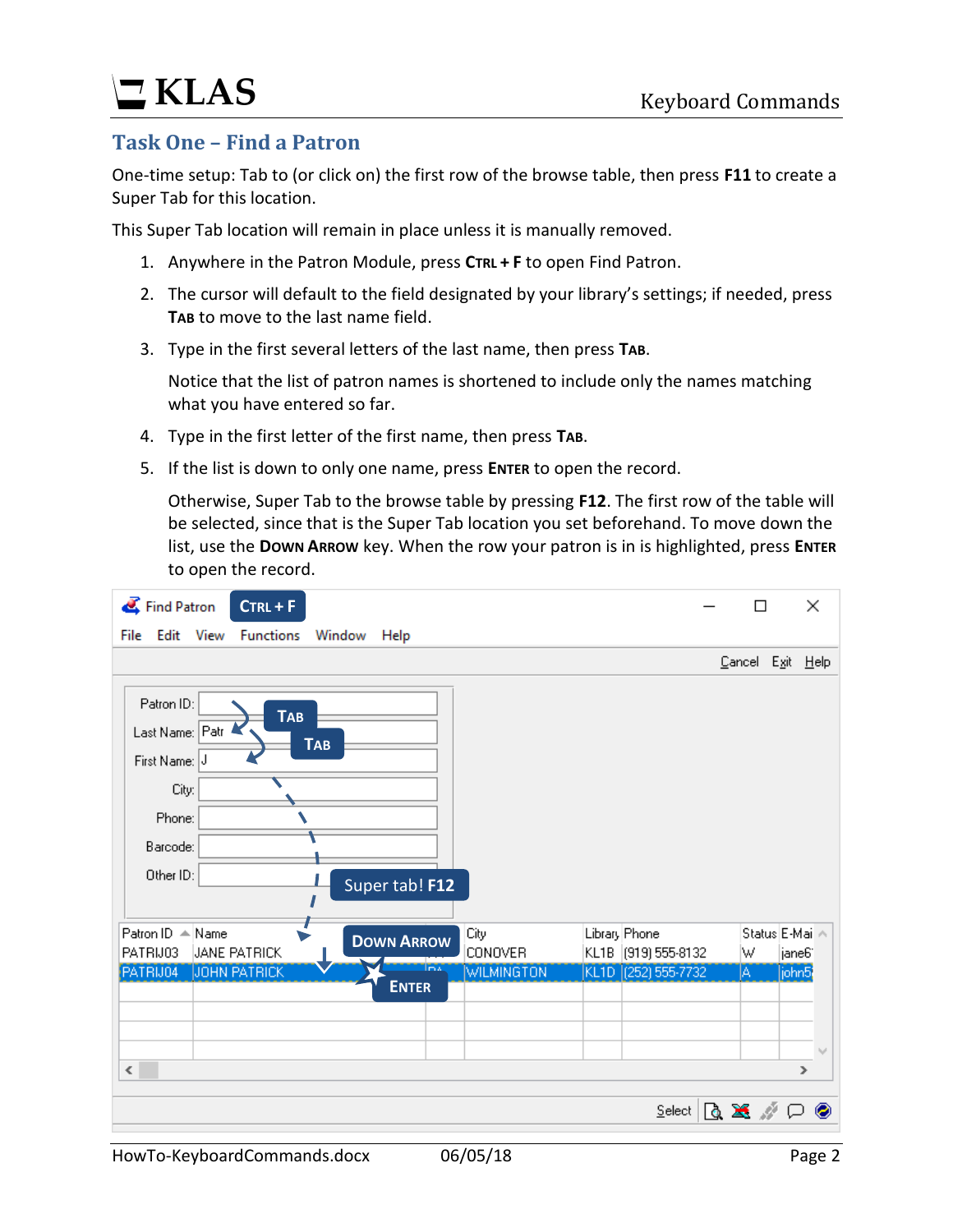### **Task Two – Add Quick Preferences**

You can use Quick Preferences from anywhere in the Patron Module, but it's helpful to move to the Preference tab so that you can tell what is already there. You can jump to any tab by using **ALT** (for the first 10 tabs) or **CTRL** (for the rest), plus the tab number.

|  |  |  | Main Contact Profile Preference Statistics Items Requests Subscriptions CMLS Charges Blocks Relationships Address PIMMS |  |  |  |
|--|--|--|-------------------------------------------------------------------------------------------------------------------------|--|--|--|
|  |  |  | 1 2 3 4 5 6 7 8 9 0 1 2 3 4                                                                                             |  |  |  |

- 1. Move to the Preference tab by pressing **ALT+4**.
- 2. Use the **DOWN ARROW** to select "Subject" in the filter list, allowing you to review the subjects already on the patron's record.
- 3. Press **CTRL+ALT+N** to open the Quick Preferences window.
- 4. **TAB** to the entry field and enter the desired subject codes. Use an exclamation point to designate any code as an exclusion.
- 5. Press **ALT+S** to Save the entered preferences.

 $A \cdot \mathbf{r} + A$ 

- 6. A window will pop-up to alert you to any errors or to confirm that all codes were saved; press **ALT+O (**for Okay) to dismiss the alert.
- 7. The Quick Preferences window stays open so that you can make any corrections or add more subject codes. When you are finished with it, press **ALT+X** or **ALT+F4** to close it.

| <b>ALL</b><br>Authe:                  |                     | Quick Preferences            | $CTRL + ALT + N$           |                | П            | × | <b>Exclusion</b><br>Ino. | Order <sup>1</sup> |
|---------------------------------------|---------------------|------------------------------|----------------------------|----------------|--------------|---|--------------------------|--------------------|
| <b>DOWN ARROW</b><br>Book             |                     | File Edit View Window Help   |                            |                |              |   | no.                      | 2                  |
| Disak lity<br>Max 1 itles / Cartridge |                     |                              |                            |                | Cancel Exit  |   | $ALT + X$                | 3                  |
| Narra :or<br>Lang ye                  | Patron ID: PATRIF01 |                              | Library: KL1A              | Status: Active |              |   |                          |                    |
| Reading Level                         |                     | Name: FRANCIS A. PATRICK     |                            |                | Age: 76      |   |                          |                    |
| Series<br>Subject                     |                     | Address: 26 TONY PLEMMONS RD | HOT SPRINGS, NC 28743-7256 |                | Num Out: 0   |   |                          |                    |
|                                       |                     |                              |                            | Phone: I       | 252-555-9834 |   |                          |                    |
| $\,<$                                 |                     |                              |                            |                |              |   |                          |                    |
|                                       |                     |                              | Preference Type: Subject   | $\checkmark$   |              |   |                          |                    |
| Property Type: Subject                |                     |                              |                            |                |              |   |                          |                    |
| Property Value: Mystery Fiction       |                     |                              | <b>TAB</b>                 |                |              |   |                          |                    |
|                                       |                     |                              |                            |                |              |   |                          |                    |
| Order: $ 1$<br>Weight                 |                     | <b>MYS</b>                   |                            |                |              |   | $\ldots$                 |                    |
|                                       | lise.               | <b>ROM</b>                   |                            |                |              |   |                          |                    |
|                                       | lм                  |                              |                            |                |              |   |                          |                    |
|                                       |                     |                              |                            |                |              |   |                          |                    |
|                                       |                     |                              |                            |                |              |   |                          |                    |
| <b>⊡ ॾ ⇔ ⊑ ﷺ</b> ഓ Ӡ                  |                     |                              | $ALT + S$                  |                |              |   |                          |                    |
|                                       |                     |                              |                            |                |              |   |                          |                    |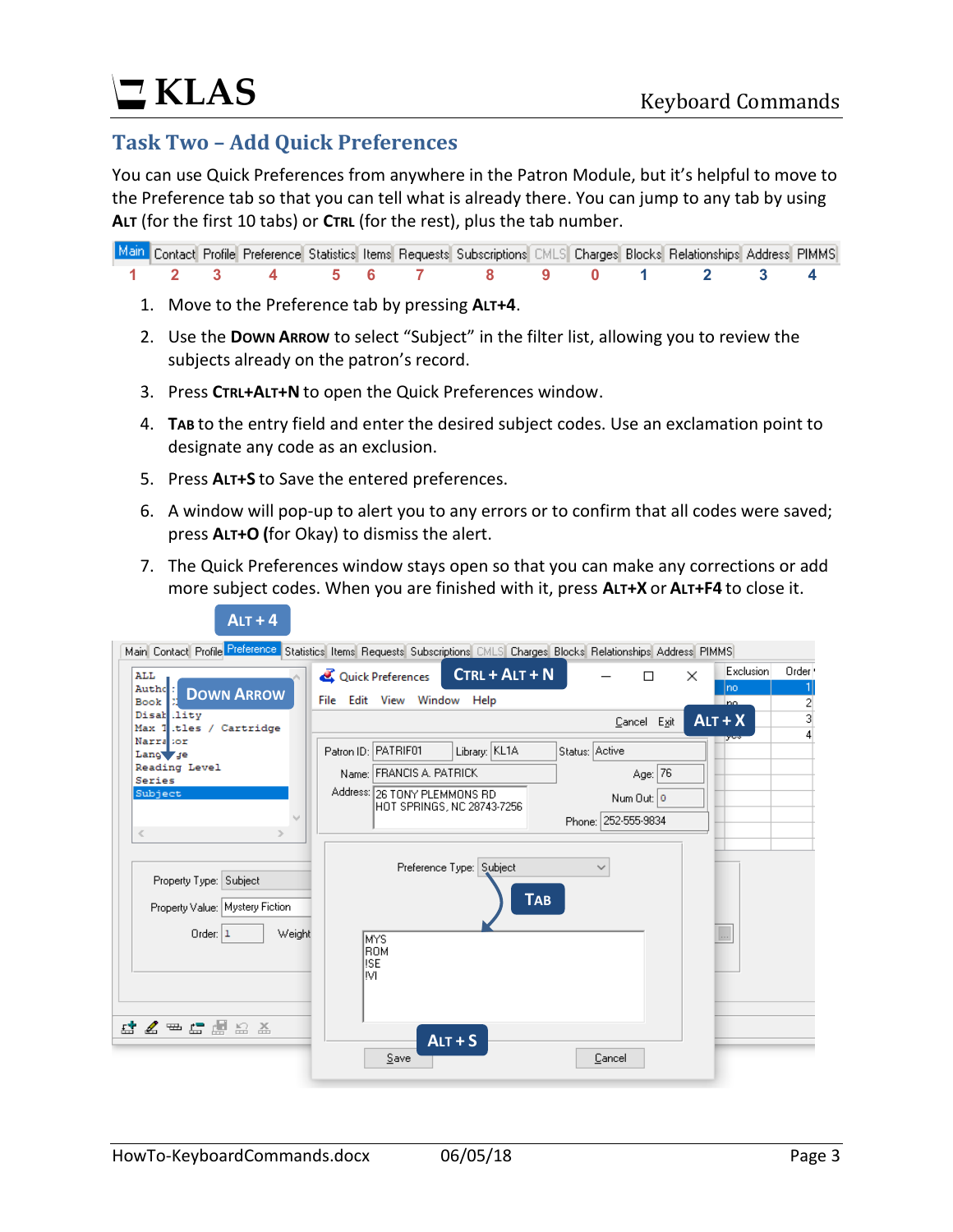# **KLAS** Keyboard Commands

#### **Task Three – Book Search**

One-time setup: Tab to (or click on) the first field in each section, then press **F11** to create a Super Tab for that location.

When you open the book search, your cursor will default to the first Super Tab, so make sure to set the first field (or your desired starting place) as the first Super Tab.

- 1. Anywhere in the Patron Module, press **CTRL + B** to open Book Search.
- 2. Press **TAB** to move between fields to set your search criteria. Use **F12** to Super Tab to the section you need.
- 3. Use the **SPACE BAR** to Check or Un-check boxes for exclusions.
- 4. Press **ALT + S** or **ENTER** to run the search.
- 5. Use the **UP** and **DOWN ARROW KEYS** to move between results and press the **SPACE BAR** to select or deselect the active row.
	- **CTRL + G** will Assign the selected titles.
	- **ALT + V** will Reserve the selected titles.
	- **ALT + R** will Request the selected titles.
- 6. When you are finished, press **ALT + X** or **ALT + F4** to close the results, and again to close the search window.

|                 | Patron Book Search                    |                   |              | $CTRL + B$                |                                         |                |  | ×            |                                             |
|-----------------|---------------------------------------|-------------------|--------------|---------------------------|-----------------------------------------|----------------|--|--------------|---------------------------------------------|
|                 | File Edit Searches Window             |                   |              | Help                      |                                         |                |  |              |                                             |
|                 |                                       |                   |              |                           |                                         |                |  | Exit         |                                             |
|                 | <b>Search Parameters</b>              |                   |              |                           |                                         |                |  |              | <b>Recommended</b>                          |
| Index: Author   |                                       |                   |              | Begins                    | ll quisham                              |                |  | 風            |                                             |
| Index:          | Title                                 |                   |              | pword                     |                                         |                |  | 繭            | <b>Super Tab locations</b><br>are outlined. |
| Index: Subject  |                                       |                   |              | <b>TAB</b><br>word        | <b>TAB</b>                              |                |  | 萵            |                                             |
| Index: Series   |                                       |                   | ୰            | Keyword                   | $\checkmark$                            | Super tab! F12 |  | 繭            |                                             |
|                 | Index: Annotations                    |                   | $\checkmark$ | Keyword                   | $\checkmark$                            |                |  | 萵            |                                             |
| Sort By: Series |                                       |                   | $\checkmark$ |                           |                                         |                |  |              |                                             |
|                 | Search limits<br>Starting point   DB0 |                   |              |                           | Run as Catalog Search                   |                |  |              |                                             |
|                 | Limit by branch: <all></all>          |                   |              |                           |                                         |                |  |              |                                             |
|                 | Limit by fiction:   Both (no limit)   |                   |              | $\checkmark$              |                                         |                |  |              |                                             |
|                 | # Hits Cutoff 10                      | □ Available Items |              |                           | <b>□</b> Has-Had<br>▽ Has Now           | All Has-Hads   |  | $\checkmark$ |                                             |
|                 |                                       |                   |              | <b>Subject Exclusions</b> | Grade Range<br>$\boxdot$ Media activity |                |  |              |                                             |
|                 | Series Exclusions                     |                   |              |                           |                                         |                |  |              |                                             |
|                 |                                       |                   |              | Author Exclusions         | √ Language<br>Narrator Exclusions       |                |  |              |                                             |
| Search          | $AIT + S$                             |                   |              | Save Search Options       | Search Type: Default Search             |                |  |              |                                             |